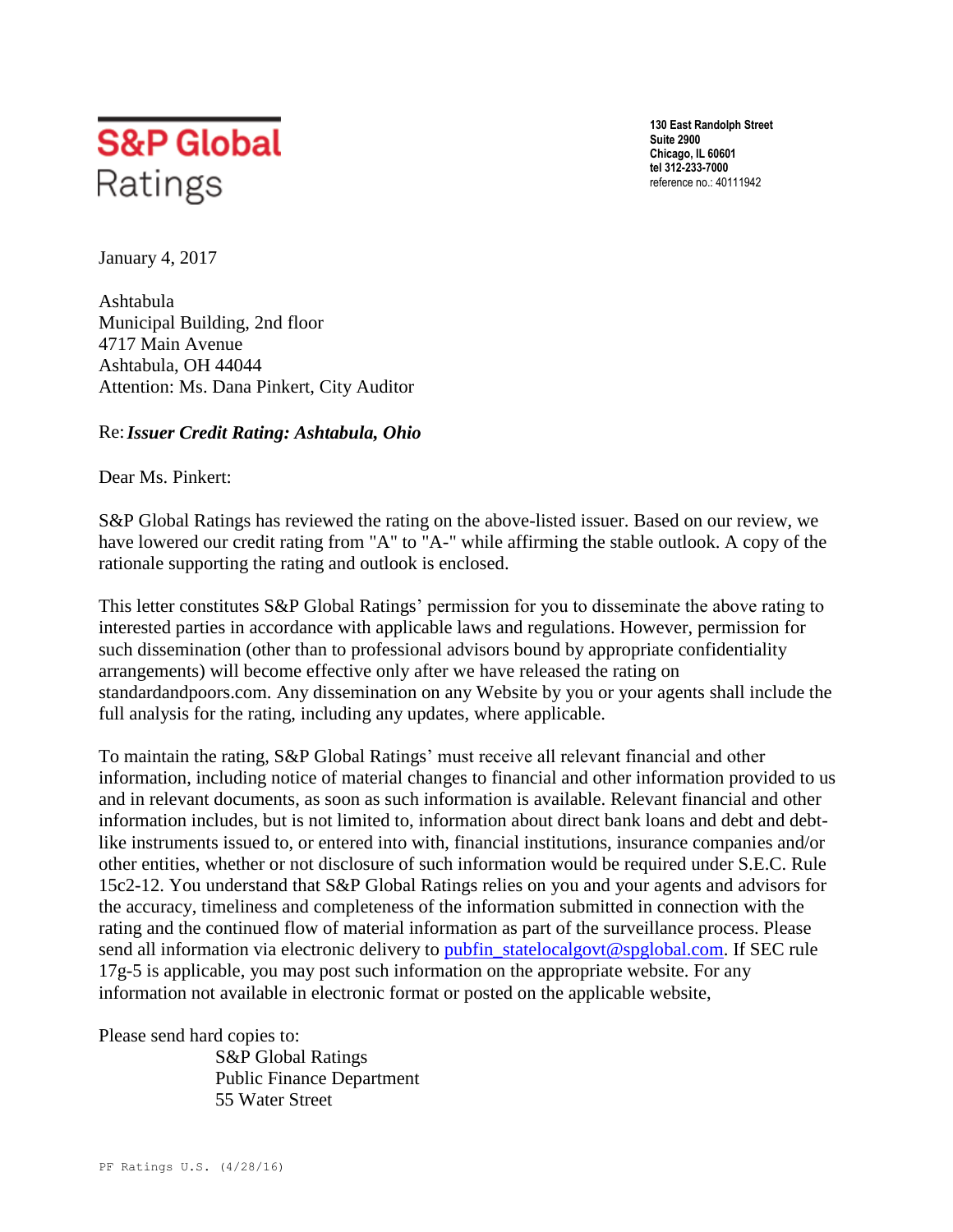Page | 2

## New York, NY 10041-0003

The rating is subject to the Terms and Conditions, if any, attached to the Engagement Letter applicable to the rating. In the absence of such Engagement Letter and Terms and Conditions, the rating is subject to the attached Terms and Conditions. The applicable Terms and Conditions are incorporated herein by reference.

S&P Global Ratings is pleased to have the opportunity to provide its rating opinion. For more information please visit our website at [www.standardandpoors.com.](http://www.standardandpoors.com/) If you have any questions, please contact us. Thank you for choosing S&P Global Ratings.

Sincerely yours,

S&P Global Ratings a division of Standard & Poor's Financial Services LLC

pp enclosure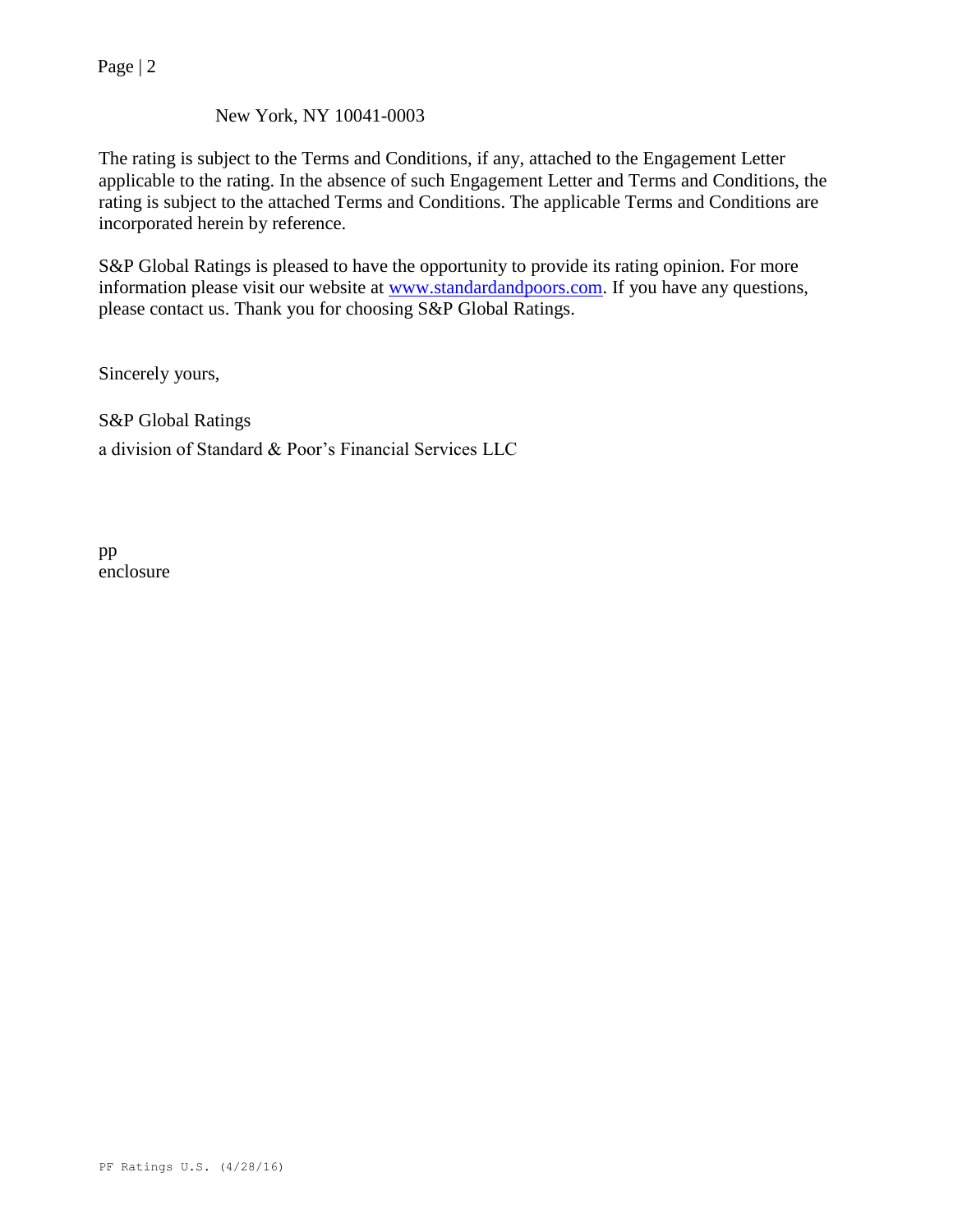

## **S&P Global Ratings Terms and Conditions Applicable To Public Finance Credit Ratings**

General. The credit ratings and other views of S&P Global Ratings are statements of opinion and not statements of fact. Credit ratings and other views of S&P Global Ratings are not recommendations to purchase, hold, or sell any securities and do not comment on market price, marketability, investor preference or suitability of any security. While S&P Global Ratings bases its credit ratings and other views on information provided by issuers and their agents and advisors, and other information from sources it believes to be reliable, S&P Global Ratings does not perform an audit, and undertakes no duty of due diligence or independent verification, of any information it receives. Such information and S&P Global Ratings' opinions should not be relied upon in making any investment decision. S&P Global Ratings does not act as a "fiduciary" or an investment advisor. S&P Global Ratings neither recommends nor will recommend how an issuer can or should achieve a particular credit rating outcome nor provides or will provide consulting, advisory, financial or structuring advice. Unless otherwise indicated, the term "issuer" means both the issuer and the obligor if the obligor is not the issuer.

All Credit Rating Actions in S&P Global Ratings' Sole Discretion. S&P Global Ratings may assign, raise, lower, suspend, place on CreditWatch, or withdraw a credit rating, and assign or revise an Outlook, at any time, in S&P Global Ratings' sole discretion. S&P Global Ratings may take any of the foregoing actions notwithstanding any request for a confidential or private credit rating or a withdrawal of a credit rating, or termination of a credit rating engagement. S&P Global Ratings will not convert a public credit rating to a confidential or private credit rating, or a private credit rating to a confidential credit rating.

Publication. S&P Global Ratings reserves the right to use, publish, disseminate, or license others to use, publish or disseminate a credit rating and any related analytical reports, including the rationale for the credit rating, unless the issuer specifically requests in connection with the initial credit rating that the credit rating be assigned and maintained on a confidential or private basis. If, however, a confidential or private credit rating or the existence of a confidential or private credit rating subsequently becomes public through disclosure other than by an act of S&P Global Ratings or its affiliates, S&P Global Ratings reserves the right to treat the credit rating as a public credit rating, including, without limitation, publishing the credit rating and any related analytical reports. Any analytical reports published by S&P Global Ratings are not issued by or on behalf of the issuer or at the issuer's request. S&P Global Ratings reserves the right to use, publish, disseminate or license others to use, publish or disseminate analytical reports with respect to public credit ratings that have been withdrawn, regardless of the reason for such withdrawal. S&P Global Ratings may publish explanations of S&P Global Ratings' credit ratings criteria from time to time and S&P Global Ratings may modify or refine its credit ratings criteria at any time as S&P Global Ratings deems appropriate.

Reliance on Information. S&P Global Ratings relies on issuers and their agents and advisors for the accuracy and completeness of the information submitted in connection with credit ratings and the surveillance of credit ratings including, without limitation, information on material changes to information previously provided by issuers, their